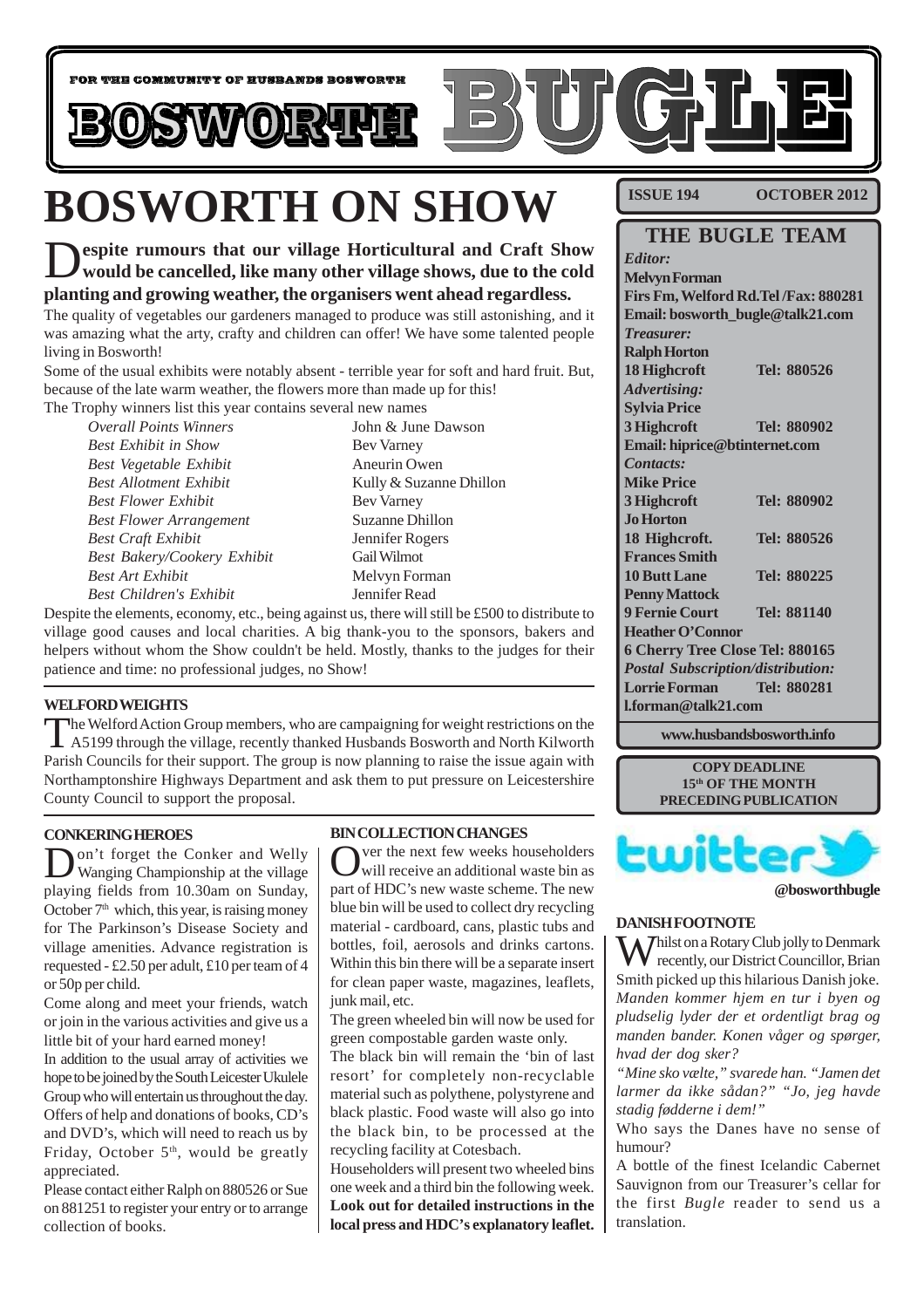#### *From Philip Brown, Horsham, Sussex*

### **POSTBAG**

The picture of the station in last month's *Bugle* brought back many memories of regular journeys. It is amusing now to remember that for £4.5s.6d (£4.26) I travelled for a month to Leicester via Market Harborough in 1958. This went on for a year or two until I was transferred to Market Harborough (and then Luton). In the mid 1960s I travelled to Birmingham via Rugby for £15 a month!

*Editor's Note: Philip has also sent a clipping from a book of memories of signalman Harry Allard, which documents the demise of our line. Villager David Glithro has also kindly passed on some photographs taken when the railway through Bosworth was still active.*

#### *From Rev. Andy & Kath Rhoades, Coalville*

We want to thank everyone for the wonderful send off given to us at our last Sunday service in the Benefice. It was a time of laughter and tears and emotion and we were really overwhelmed by the generosity and good wishes. The engraved silver communion plate is a wonderful memento of our time in the Hexagon Benefice and the tremendous bird feeder and rhododendron are simply awesome! They will take pride of place in our new garden. Thank you also for the many cards and kind words that we have received. We feel blessed! Please pass on our thanks to those in the congregations!

#### *From Pete & Di Jones, Highcroft*

Our son, David, works in the Melia Hotel, Genoa, which has connections with UK hotels. Recently they decided to include British/Italian dishes on the menus of the appropriate hotels. David submitted a recipe for rarebit, taken from the HB Recipe Book, as a "typical British dish" and it has now been incorporated into the starter menu at the Genoa Hotel!

#### *From Lynn Gratton, Wells Close*

I'm having trouble with noisy neighbours, or at least their dogs. Would the dog owners of Husbands Bosworth please be considerate to their neighbours and not leave your dogs to bark, especially during the night, as has happened recently. Thankyou.

#### **POLICE FILE**

**IF YOU HAVE INFORMATION ON ANY CRIMINAL ACTIVITY CALL MARKET HARBOROUGH POLICE on 101 Neighbourhood Watch Co-ordinator Marion Lewis 0116 2483871 NW Community Scheme No. 2123 Local Beat Team Sgt. 920 Pete Jelbert PC 500 Andy Smalley WPC 4713 Sarah Clarke PCSO 6569 Peter Willson PCSO 6636 Ray Wells PCSO 6573 Steve Adams Voicemail Service 0116 2485675 Rural & Countryside Liaison Officer PC 1010 Chris Hill CRIMESTOPPERS FREEPHONE 0800 555111**

Always be aware of suspicious persons or vehicles in the area, which may be linked to criminal activity.

If you see something that you think is not 'right', such as a person loitering or a vehicle parked up suspiciously call the police nonemergency number, 101, and report it. An officer can then investigate. It may turn out to be *bona fide* but they would rather turn out to a dozen suspicious incidents that prove legitimate than miss the one that isn't!

### **WATCH WORD**

*THE NEIGHBOURHOOD WATCH SCHEME WITHIN HUSBANDS BOSWORTH*

!Burglary to a dwelling in North Kilworth. A secured ground floor window was forced and entry was gained and property stolen. !Burglary to dwelling in Broughton Astley.



BEWARE of a malware infected e-mail which claims that the major supermarkets have collaborated to offer customers an all-in-one shopping voucher worth £30. The e-mail says user will receive £30 worth of spending for just £15. The message is not a legitimate offer and there is no such voucher associated with the supermarket chains. Clicking to download may introduce malware

*Rogue-trader roofers have been operating in the Harborough district lately. Look out for a white Transit-type van with three male occupants, cold calling and offering to repair roofs or gutters. Call 999 immediately if you come across them.*

### **SID REPORT**

Readings from the Speed Indicator Device

#### **Kilworth Road entry**

Period: 22.08.12 - 29.08.12 Vehicle movements: 11210 Average speed: 40.5mph *Highest recorded speed: 88mph* **Kilworth Road entry** Period: 29.08.12 - 05.09.12 Vehicle movements: 12335 Average speed: 40.6mph *Highest recorded speed: 84mph* **Theddingworth Road entry** Period: 05.09.12 - 12.09.12 Vehicle movements: 12268 Average speed: 32.3mph *Highest recorded speed: 61mph* **Theddingworth Road entry** Period: 12.09.12 - 19.09.12 Vehicle movements: 13105 Average speed: 32.6mph *Highest recorded speed: 56mph*

.................

#### **BUILDING OHNSON** Kilworth House *Osteopathy at* **ROOFING** ·**Aches & pains including those caused by pregnancy**  $\bullet$ ·**Joint pain**  $\bullet$ **PLASTERING**  $\bullet$ ·**Arthritic pain** *ERVICES*  $\bullet$ ·**General, acute and chronic neck and back pain** ·**Frozen shoulder and other mechanical shoulder pains**  $\bullet$  $\bullet$ ·**Tennis/Golfer's elbow & other mechanical elbow pains EXTENSIONS - ALTERATIONS - NEW BUILD**  $\bullet$ ·**Muscle Spasms**  $\bullet$ **For advice or a free quotation please contact James on:** ·**Sports injuries** ·**Tension 01858 881794** ·**Trapped Nerves including sciatica 07795 810607** 01858 880058 *(for home visits call 07519 481400)* **james@johnsonbuilding.co.uk**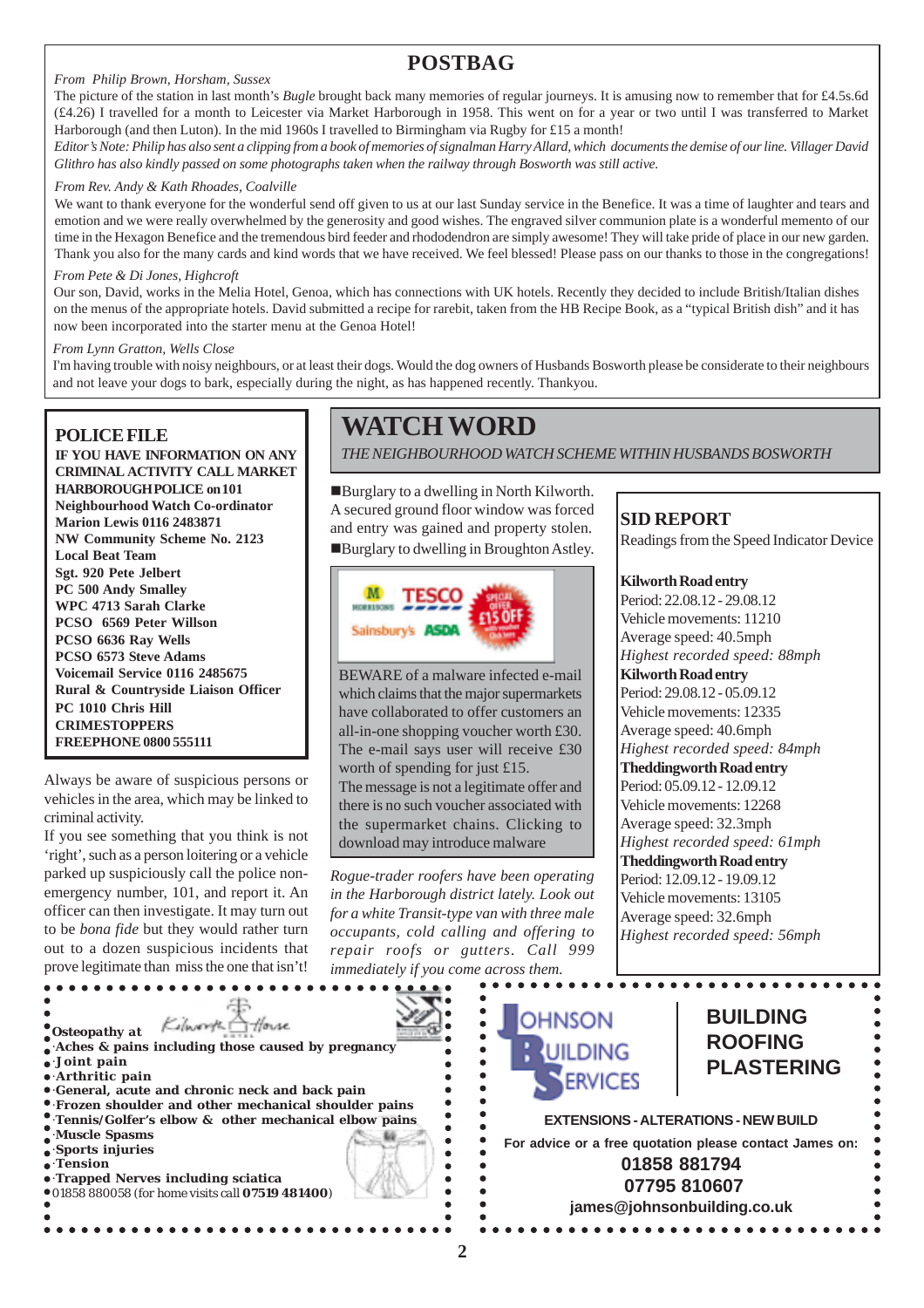### **BOSWORTH IN FOCUS**

*A ROUND-UP OF LOCAL NEWS*

#### **STATION X**

Members of the Husbands Bosworth and District branch of the Royal British Legion will be hosting a film evening on Friday, November 9<sup>th</sup> in the Church Hall at 7.30pm. The film will feature the work of Station X, the top-secret WW2 code-breaking establishment at Bletchley Park.

All are welcome to come along. Light refreshments will be served. There is no charge but donations in aid of the British Legion Poppy Day Appeal would be appreciated.

#### **UKES UK FESTIVAL**

*(For beginners, experts and the intrigued...)* The South Leicestershire Ukulele Group will be holding a festival at Blaby Social Centre on Saturday, October 20th from 10.00am until 10.00pm. Entry is £15 for the full day and funds are being raised for the prostate cancer awareness charity Prostaid.

The group also meet from 6.30pm every Monday at The Bulls Head, Blaby. For any further information please visit their website: www.ukesuk.com

#### **LOCAL NEWS IN BRIEF**

**In The village primary school at Braybooke**, which has only 2 nontraveller pupils on its roll of 20 children, is facing closure.

!Villagers in **Arnesby** are applying for permission to convert a field, adjacent to the school on Lutterworth Road, into a playing field.



#### **RURAL WEST COMMUNITY FORUM**

The next meeting of the Lutterworth, Broughton Astley and Rural West Community Forum will take place on Tuesday October 9th, 7.00pm - 9.00 pm, at the Gilmorton Village Hall, Main Street, Gilmorton. Please note that the venue will be open from 6.30pm for an opportunity to 'network' and mingle before the meeting begins. *Topics on the agenda are as follows:* •Museum and Library Services •Broadband Feedback and Survey Results •New waste and collection system •Community Forum 2012 Projects update For more information please contact Ray Hurst, Community & Places Officer on 0116 305 5505 or e-mail ray.hurst@leics.gov.uk

#### **WELFORD WATER COLOURISTS**

Welford Watercolourists Annual Exhibition will be held on Saturday, October 27<sup>th</sup> and Sunday 28<sup>th</sup> in Welford Village Hall from 10.00am to 4.00pm. Admission is free. Homemade refreshments will be available throughout the weekend.

Profits this year will go to *"Always a Chance"*, a local charity, run by young people, supporting victims of crime and aiming to help prevent crime amongst the nation's youth.

#### **ART AND SERENDIPITY**

Local artist, Peter Welton, will be giving a talk about his journey from railway porter to Professor of Fine Art at De Montfort University. Later, as a full-time artist, he was commissioned by H.M. The Queen to paint a picture for her private collection. He claims all this was due to happy perchance... or serendipity. The talk will be on Tuesday, October 9<sup>th</sup> at Arnesby Village Hall, starting at 7.00pm.

Refreshments will be served and musical entertainment will be provided by string and vocal trio, The Strung Out Sisters. Tickets are £10.00 each and are available from the Shuttlewood Clarke Foundation. Call 01530 244914 or e-mail: admin@shuttlewoodclarke.org

#### **APPEAL FUND**

Officers for the Planning Inspectorate are due to consider an appeal lodged by landowner, William Miles, against Harborough District Council's refusal of planning consent for the erection of a wind turbine on land adjacent to Sparrow Lodge Farm, Pincet Lane, North Kilworth.

The appeal will be heard on Wednesday, October  $10<sup>th</sup>$  at the Council Offices, Adam  $\&$ Eve Street, Market Harborough.

For more information contact the Planning Officer on 821152.

We also hear that the appeal lodged by the owners of Bosworth House, Berridges Lane relating to the extension to the roadside wall has been refused. The inspector found that the height of the wall was out of character within the village Conservation Area and intruded into the harmony of the street scene. The inspector ordered that the wall be reduced to its original height.

#### **MUG SHOT...**

The Parish Council still has a couple of the specially commissioned Village Queen's Diamond Jubilee Mugs left for sale at £5 each. Please call Jackie on 880910.





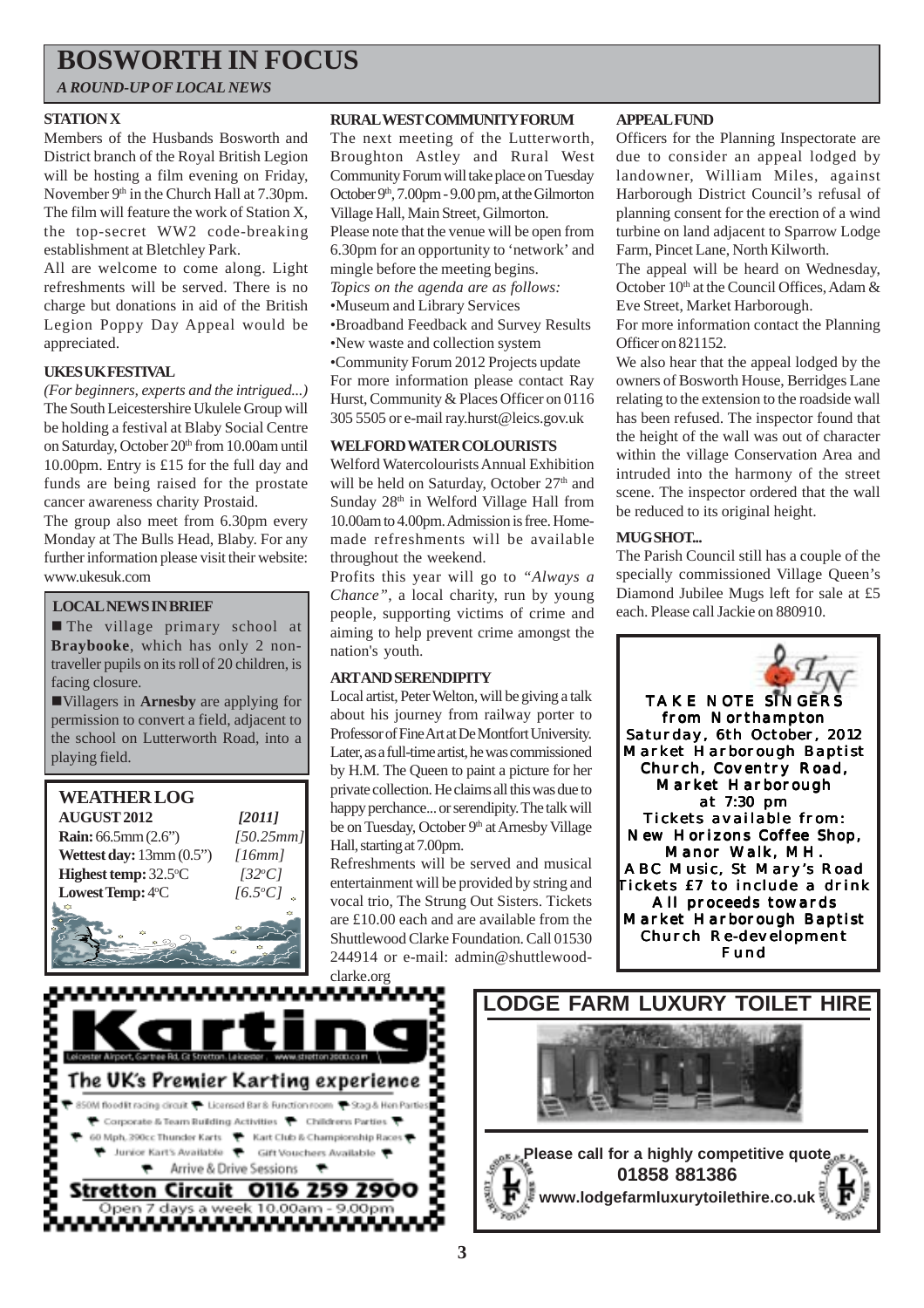### **SCHOOL REPORT** *HUSBANDS BOSWORTH C. of E. PRIMARY SCHOOL Head Teacher Matthew Bown*

#### *From Matthew Bown, Headteacher*

Husbands Bosworth Church of England School has now begun a new school year. There are many things we are looking forward to during our academic year and this includes our many celebrations. This term we will be celebrating our Harvest Festival at the church. We will also be holding our annual nativity play at Christmas. Also this term our older children will be going on a week's residential and many children will also be travelling to the LG Arena to be part of Young Voices.

Sadly, this will be my last term at Husbands Bosworth as I will be taking up a new post after Christmas in Warwickshire. We are therefore in the process of seeking a new headteacher to take our wonderful school forward.

Although this is my last term, it will be a busy one trying to finish many projects that have begun. I am happy to report that we have finally been given planning permission to replace our existing fence. I am expecting the work to take place this term and I hope the community will be happy with the new look. Let me assure you, it will be an improvement not only for the children's safety but also to the aesthetics of the school. I look forward to reporting further news in the next *Bugle*.

#### **BYGONE BOSWORTH**

*Images from the Historical Society's Archive Collection*

*No one noticed that last month's picture was taken outside Bosworth parish! Although only a few yards nearer to home, and despite its name, this scene is definitely Bosworth. The view is of Kilworth Wharf and was taken in the late 1950s after the commercial days of the wharf were over and before it became the hire base for North Kilworth Narrowboats.*

*The white house, now Wharf House Kennels, was originally the Union Anchor Inn, run for many years by the Woodhouse family, who also operated a fleet of narrowboats, a coalyard and lime kilns on the site. For a while cattle auctions were held at the inn and cattle pens were set up in the yard. The Woodhouses, Alfred and Charlie, regularly hauled coal to the site from the Warwickshire or Derbyshire pits. On one occasion one of Alfred's boats collided with another and sank. A poem relates the story: "Captain and crew saved bedding, bread and cheese. But no amount of sweary words would save her."*



#### **ACTIVITY GROUPS 2012**

**All Saints Parochial Church Council** Contact: Brian Smith 880225 **Art Workshop** Contact: Ann Saxton 880971 **Baby-Sitting Circle** Contact: Claire Scott 880295 **Badminton Club** Contact: Lorrie Forman 880281 **Beaver Scout Troop** Contact: Stuart Dainton 881431 **Bosworth Belles** Contact: Linda Lawton 880503 **Bosworth Tots** Contact: bosworthtots@hotmail.co.uk **Conservative Association** Contact: Robert Maxwell 880361 **Craft Group** Contact: Gail Wilmot 880413 **Handbell Ringers** Contact: David Staples 880668 **Historical Society** Contact: Heather O'Connor 880165 **Husbands Bosworth Rainbows Group** Contact: 881757 or 881442 **1st Kilworth Scouts/Beaver unit** Contact: Stuart Dainton 881431 **Leicestershire Bee Keepers Assoc.** Contact: Sally Lang 880773 **Lutterworth African Drumming Group** Contact: Ralph Horton 880526 **Playing Field Committee** Contact: Jennifer Rogers 880401 **Royal British Legion** Contact: Robert Maxwell 880361 **Short Mat Bowls** Contact: Marilyn Nicholls 07984 853208 **Tennis Club** Contact: Jennifer Rogers 880401 **Tower Bell Ringers** Contact: Geoff Armitage 880066 **Welford Bridge Club** Contact: Kate Hancock 880205 **Workers Education Association** Contact: Sally Sherratt 571064



### JADO KUIN DO

Children's Classes 5.30pm - 6.15pm Adults Classes 6.30pm - 7.30pm Tuesday Evenings Church Hall, Honeypot Lane Contact: Nicola Tranter on 0774 8974110 www.wjo.org.uk

**G BEGLEY Building & Roofing Complete roofing & repair service Tiles / slates cleaned** \*\*moss removal\*\* environmentally friendly - just spray & go - let nature do the rest! *Established 40 years Free estimates* **Husbands Bosworth tel: 01858 880028**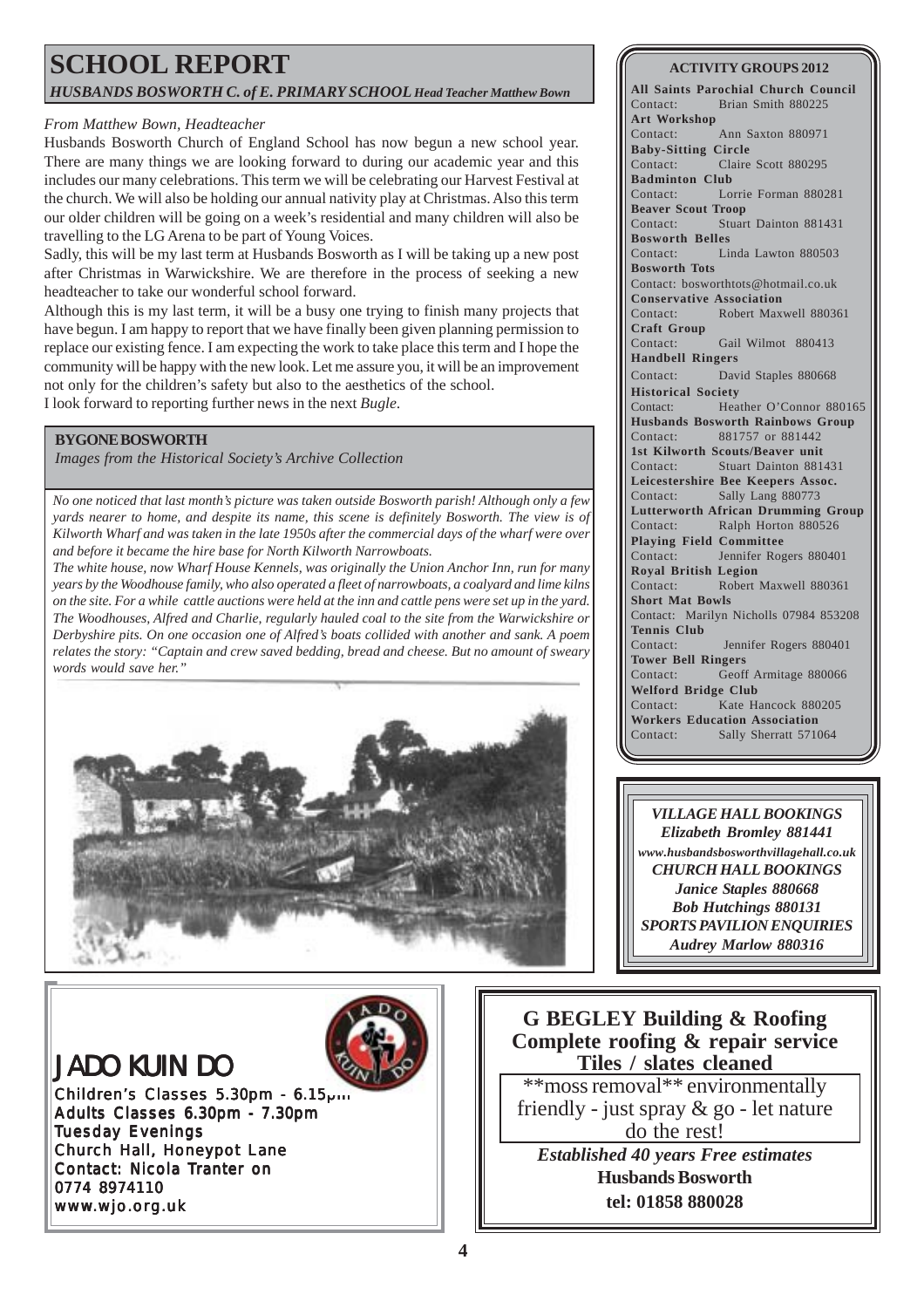**GD Armitage Clock & Belfry Work** New installation, maintenance & repair Contact: Geoff Armitage 880066 **Frank Begley Plumbing & Heating** Plumbing & heating engineer. Contact: Frank Begley 880541 **Gordon Begley** Building & roofing contractor. Contact: Gordon Begley 880028 **Peter Begley** Building contractors, flat roofing Contact: Peter Begley 880517 **Gary Bennett** Painter & decorator Contact: Gary Bennett 880285 **Croft Farm Bed & Breakfast** AA 4\*\*\*\* accommodation Contact: Jane Smith 880679 **Rob Dargue Carpentry & Building** General carpentry & woodwork Contact: 07834 872205 or 880803 **Honeypot Lane Bed & Breakfast** A 4\*\*\*\* welcome in a quiet rural backwater Contact: Carolyn Goffe 880836 **Mike Price Heating Engineer** Oil-fired boiler servicing & repair Contact: Mike Price 880902 **Natural Self Defence** Self defence techniques that work! Contact: Marc 880884 **Paul Bolton School of Motoring** Expert driving instruction Contact: Paul Bolton 880115 **Totally Trees Ltd.** Tree surgery and stump grinding Contact: Jacqui Mitchell 01455 554182 **Wharf House Kennels** Kennel and cattery services Contact: Kim McGuigan 880905 **Woodpecker Tree Surgery** All aspects of tree surgery undertaken

#### **GAME PLAN**

South Leicester Junior Rugby Club are looking for new players of all ages. Teams are mixed, up until the age of 12. Whether you are new to the sport or experienced we have good coaches who are there to guide you. We train on Sundays from 10.00am.

The training ground is located on the A5199 Welford Road, just past the lay-bye on the left-hand side as you go into Wigston Magna.

For more information contact Emma on 07842718714 or e-mail:

emma.dawson7@yahoo.co.uk

### **TRADE DIRECTORY 2012 | ACTIVITY GROUPS**

#### **HISTORICAL SOCIETY**

The next meeting of the Historical Society will be on Wednesday, October 3<sup>rd</sup> when local historian, Gareth King, will be explaining the origins and meanings of English place names. The meeting is at 7.30pm in the Church Hall, Honeypot Lane. *The Society meets on the first Wednesday of each month from September through to May in the Church Hall, with a varied programme of historical and heritage subjects of mainly local interest.*

*Meetings planned for this season include A View from the Footplate - the story of the demise of the steam railways and the welcome return of Harborough Movie Makers. The Society welcomes new members. Annual subscription is £12.*

#### **FILM NIGHTS**

All Saints Classic Film Nights return for their third season on Friday, October 19th at 7.30pm in the Church Hall.

Woodpecker Tree Surgery<br>All aspects of tree surgery undertaken<br>Contact: Chris Wright 880183 **IPPON** By special request and by kind permission of Massimo Moretti and StudioCanal Ltd., we present THE TITFIELD THUNDERBOLT an Ealing Comedy from 1953. This truly British classic tells the story of a group of villagers trying to keep their railway branchline open after British Railways decided to close it. The film was inspired by the restoration of the narrow gauge Talyllyn Railway in Wales, the first heritage railway run by volunteers.

> It stars Stanley Holloway, George Relph and John Gregson and was the first Ealing comedy shot in Technicolor and one of the first colour comedies made in the UK. *BONUS FEATURE!*

> The film will be preceded by a short film, CYCLISTS' SPECIAL, showing an outing by a cycling group in 1955 around a few places you may recognise!

> Admission £3 on the door. Make a date for a great night out - includes Di's famous chocolate cake in the interval! Further details from Di or Peter Jones 880741

#### **BADMINTON CLUB**

The new season of Husbands Bosworth Badminton Club has now started. Club nights are Mondays from 8.00pm and Thursdays from 8.30pm.

Play is friendly and informal and new members will be warmly welcomed. For more information please call Ralph on 880526 or Lorrie on 880281.

#### **PILATES**

There is a Pilates Class every Friday in the Village Hall 7.00pm - 8.00pm. Open to men and women of all ages and abilities.

The class is led by a qualified tutor; pay-asyou-go, or pay for a block of weeks. Give it a try! Mats provided.

For more information contact Pat on 07939 226 115 or e-mail: pmackereth@aol.com

#### **VILLAGE LUNCH**

The next Village Lunch will be on Wednesday, October 31st at Kilworth Springs Golf Club. Meet in the bar at 12.30pm. The cost of the two-course lunch, including coffee and mints, is £7.50. Call Janice on 880668 to book or arrange transport.



**comes to you Call Dulcie on 01858 882071 or 07722990619**



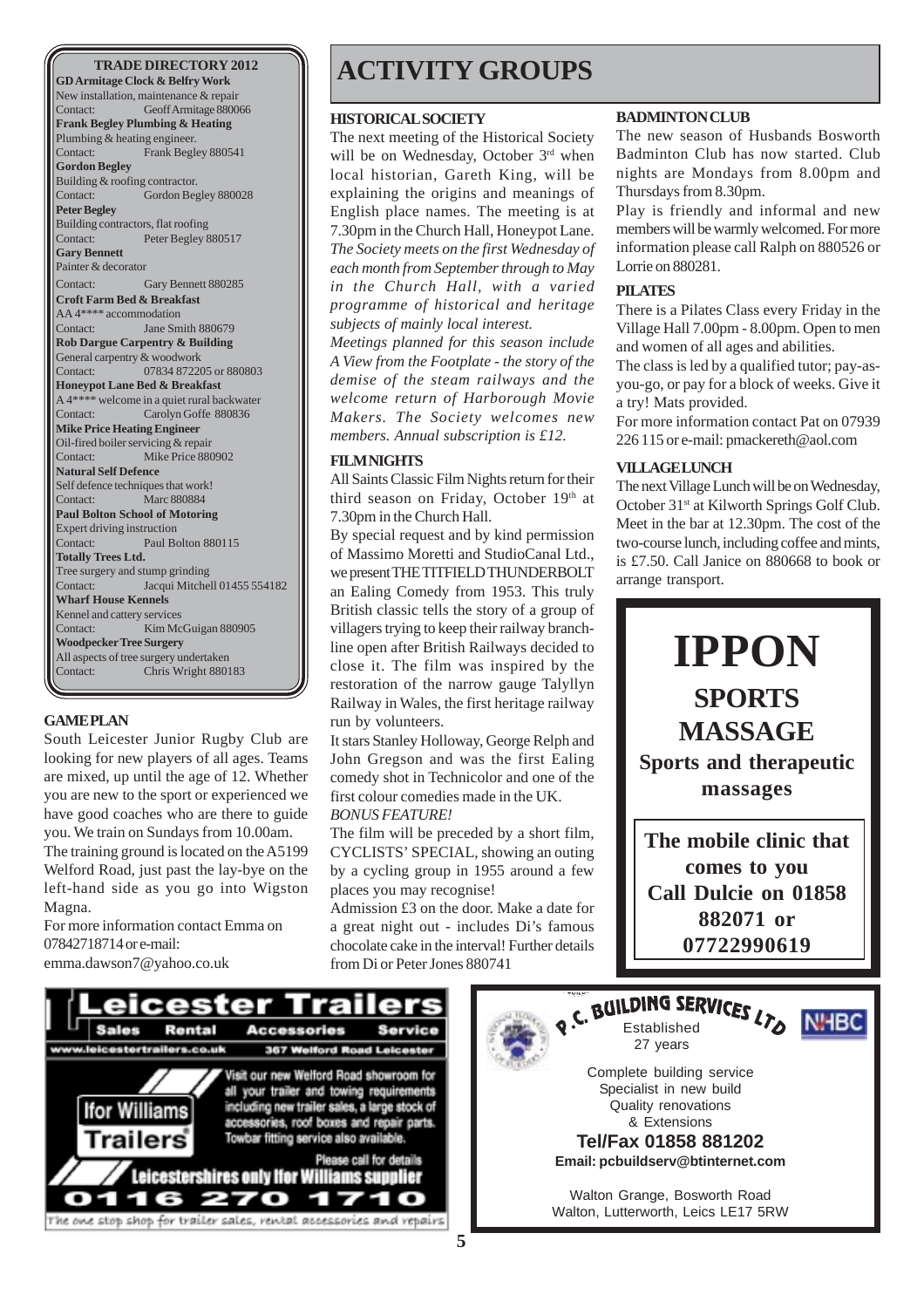## **PARISH COUNCIL NEWS** LOCAL OFFICERS

#### **PARISH COUNCIL NEWS**

#### **Report of the Parish Council Meeting held on Tuesday, September 4th 2012.**

*Full Council and District Councillor Brian Smith and three members of the public were present.*

#### **Visitors' Questions**

!Residents of Church Lane addressed the meeting with their concerns regarding the possibility of contamination of the Languard site. Councillor Smith informed the group that, due to the number of objections received it was likely that the planning application would come before the committee. Council members advised that the group is to seek clarification on the retention of the roadside grass verge, which it was felt enhanced the street scene. *Council members had visited the site prior to the meeting.*

Councillor Smith advised Council that the new refuse collection régime was to commence in October.

*Minutes of the previous meeting were read and approved.*

#### **Matters Arising**

!The proposal to install a new bench in the cemetery extension was discussed. It was agreed that the bench should be sited on a slabbed area, rather than a concrete plinth as previously suggested.

!It was now evident that the discarded asbestos sheeting that has appeared on the allotments site was part of a shed. The cost of safe disposal, as a hazardous waste material, was likely to be considerable.

#### **Cemetery**

!Clerk had been unable to arrange a convenient meeting with the contractor to discuss the damage to headstones.

!Quotations for repairs to the Chapel of Rest were still awaited.

#### **Playing Field & Play Area**

!Council discussed quotations for repairs to the skate park equipment, which had been highlighted in the recent RoSPA report. Some major structural work was necessary. It was agreed to carry out the work before the equipment deteriorated more and became a safety issue. **Allotments**

!Council had been asked to confirm that insurance cover held extended to the allotments site. This had now been done. **Traffic Issues**

#### !Councillor Smith noted a recent reading of 88 mph for the Speed Indicator Device whilst sited on the Kilworth Road entry to the village. !Council noted the poor visibility for drivers exiting Cherry Tree Close due to parked cars. Clerk was asked to raise the matter with Highways. **Rural Housing Scheme**

!Mr. Forman informed Council that a soil survey of the Welford Road site was due to be carried out shortly.

#### **Planning & Correspondence**

!Clerk informed Council that there had been several requests for places on the defibrillator course.

!Council agreed a quotation for repairs to the base of War Memorial. *[Members had inspected the Memorial prior to the meeting]*

!Members discussed the revised plans for the development of the Wing House garage site on Berridges Lane.

#### **Any Other Business**

!Council noted the untidy condition of the High Street Garage site. Clerk was asked to contact Mr. Holyland concerning the pernicious weeds and the generally poor state of the site.

!Mrs. Hobson brought to Council's attention the problem of overhanging vegetation across the bridle track alongside the Telephone Exchange. Clerk was asked to contact Highways to ascertain whose responsibility it was.

*The next meeting of the Parish Council will be on Tuesday, October 2nd at 7.45pm in the Committee Room of the Village Hall. Members will meet at Play Area at 7.00pm.*

## **RAVEN FRAMING 'JJ's Kiddycare'**



- **\* Full Day Care (0-4yrs)**
- **\* Government funded Pre-school sessions for 3 & 4 year olds**
- **\* Breakfast & After School clubs**
- **\* Holiday Clubs during all Northants & Leicestershire school breaks**
- **\* Open 51 weeks per year**

**All situated at a lovely rural farm location**

**Hemploe Road, Near Welford, Northants Tel no. 01858 575642 email. jjswelford@tiscali.co.uk**

#### *Do you have a painting, certificate, drawing or similar that you would like mounting and framing?*

*Choice of frame mouldings and mountboards available, or 'specials' can be ordered. Call Nick Raven on 880824 for a quote.*

**Husbands Bosworth Parish Council:**

#### **Councillors** William Fletcher 880910 (Chairman) Melvyn Forman 880281 Heather O'Connor 880165 Susan Fisher 880026 Stuart Brain 881615 Patricia Hobson 880070

#### **Parish Clerk**

Jackie Fletcher, 13 School Lane, H.B. LE17 6JU Tel: 880910 E-mail: jackiehbpc@btinternet.com

#### **District Councillor**

Brian Smith 10 Butt Lane, H.B. LE17 6LN Tel: 880021 E-mail: b.smith@harborough.gov.uk

**County Councillor** Graham Hart Lilac Cottage Willoughby Waterleys Leicester LE8 6UF Tel: 01162 478600 E-mail: graham.hart@leics.gov.uk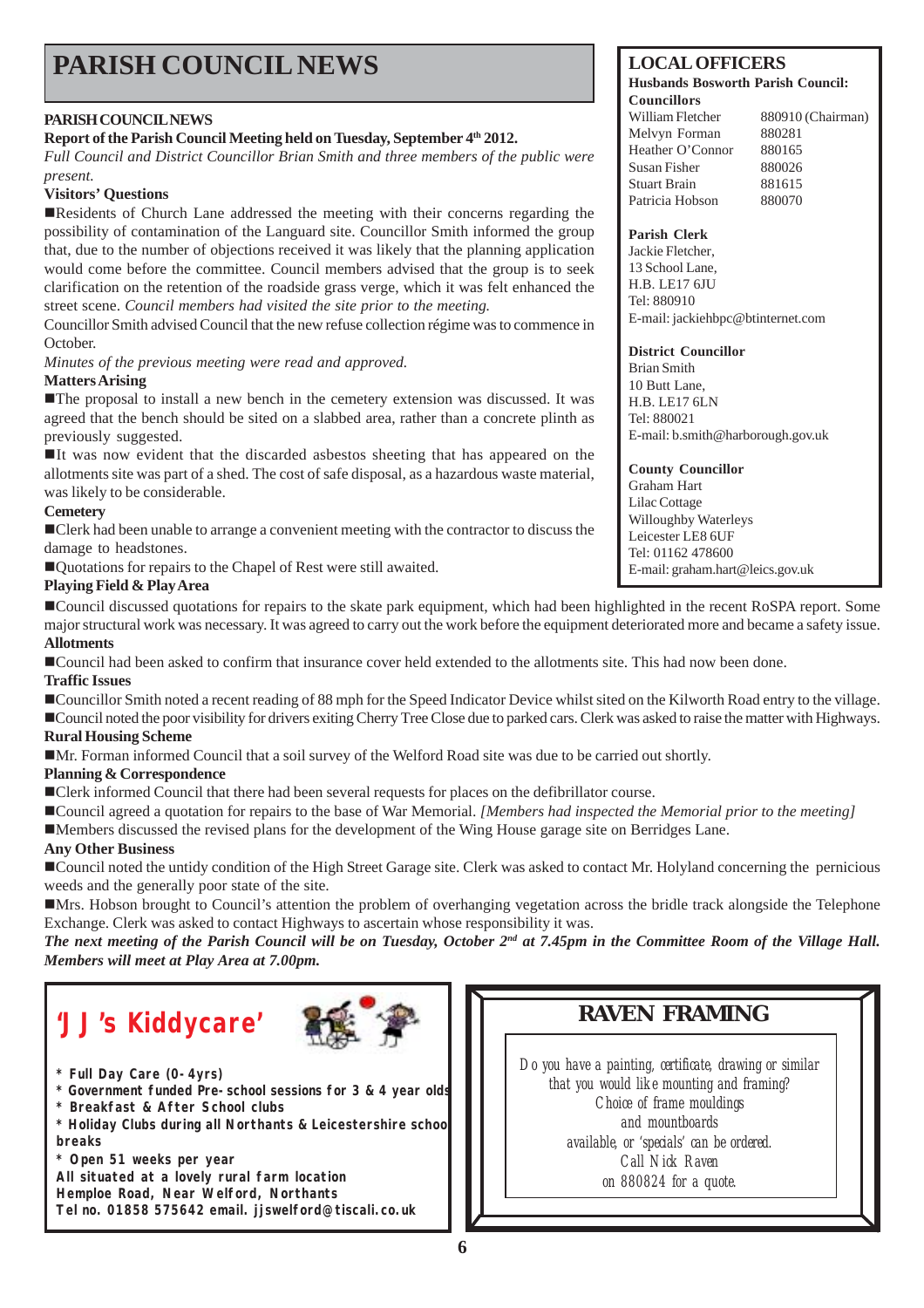## **CHURCH NEWS**

#### *All Saints Parish Church, Methodist Chapel & St. Mary's Roman Catholic Church*

#### **CHRISTMAS FESTIVAL**

All Saints Church Christmas Festival will be held over the weekend of December 1<sup>st</sup> and 2nd from 10.00am to 5.00pm.

The theme this year will be based on the multitude of celebrations that we have enjoyed during 2012 or anything associated with Christmas.

Look out for the entry forms, which will be circulated with the November issue of the *Bugle*. Get your thinking caps on now!

#### **ALL SAINTS FLOWER ROTA OCTOBER:** *Marion Timms*

#### **ALL SAINTS CHURCH**

During the period of *interregnum* any matters relating to the work of All Saints Church, Husbands Bosworth should be addressed to the Churchwardens Brian Smith, 10 Butt Lane 880021 or Lorrie Forman, The Firs Farm, Welford Road 880281.



#### *From Canon Brian Davis, who has taken over responsibility for the Hexagon Benefice until a new vicar is found.*

I am very happy to be able to serve this collection of country parishes where Rev. Andy Rhoades did such good work. My main responsibility is to ensure that services continue - quite a job putting together a rota for six churches! I will be conducting two school services a term in church and a monthly service at Brook House. I hope to continue Andy's good work but also hope to form a Pastoral Team to help a future vicar with the important work of caring for people, especially visiting the sick, housebound, bereaved and lonely - helping people to feel valued and cared for. It could include providing groups for mums and toddlers, young people and the elderly - spreading the good news of our faith. In the New Year I will be looking for people who might like to help with this pastoral care.

**Parish Notices Marie Simmonds** *formerly of Husbands Bosworth* Died August 31st 2012 Aged 90 years *R. I. P.*

#### **OPEN CHURCH**

All Saints Church is open on Saturday mornings from 10.00am to 12.00noon until the end of October for a period of quiet reflection and personal contemplation. Take the opportunity to unwind in a relaxing atmosphere and enjoy a quiet cup of coffee.

### **METHODIST CHURCH**

**Coffee Morning** Wednesday, October 17th 10.00am-12.00noon. at the home of John and Margaret Scurrah 25 High Street. Visitors always welcome. Drop in for a friendly cuppa and chat!

> $\overline{\phantom{a}}$ П П ■

П П П

### "**CHURCH SERVICES** "

#### **Hexagon Benefice**

**7 8.00am Communion Mowsley 9.30am Family Communion HB 9.30am Family Service Shearsby 11.00am Communion Thed. 11.00am Family Service B'thorpe 6.00pm Communion Arnesby**

- **11 2.30pm HB School Harvest Festival**
- **14 9.30am Communion Shearsby 9.30am Family Service Arnesby 11.00am Family Service HB 4.00pm Family Service B'thorpe 6.30pm Evensong Mowsley**
- **21 10.30am Benefice Service Thedd.**
- **28 8.00am Holy Communion HB 9.30am Communion B'thorpe 9.30am Family Service Shearsby 11.00am Communion Arnesby**

*Short Communion every Wed. 9.15am HB*

**Churchwardens: Brian Smith 880021 Lorrie Forman 880281**

#### **Methodist Church**

- **7 Mr Roger Stephenson**
- **14 Mrs Jeanne Moore**
- **21 Mr Gordon Herbert**
- **28 Rev. Peter Green**

*Services every Sunday 6.30pm. All Welcome*

**Contacts: Rev. Brian Kennard 462889 Senior Church Steward: Mr. A Lloyd Jones 880343**

**St Mary's Roman Catholic Church**

*Services every Sunday 8.30am.*

**Contact: Robert Constable-Maxwell 880361 Father Owen O'Neil 462359**